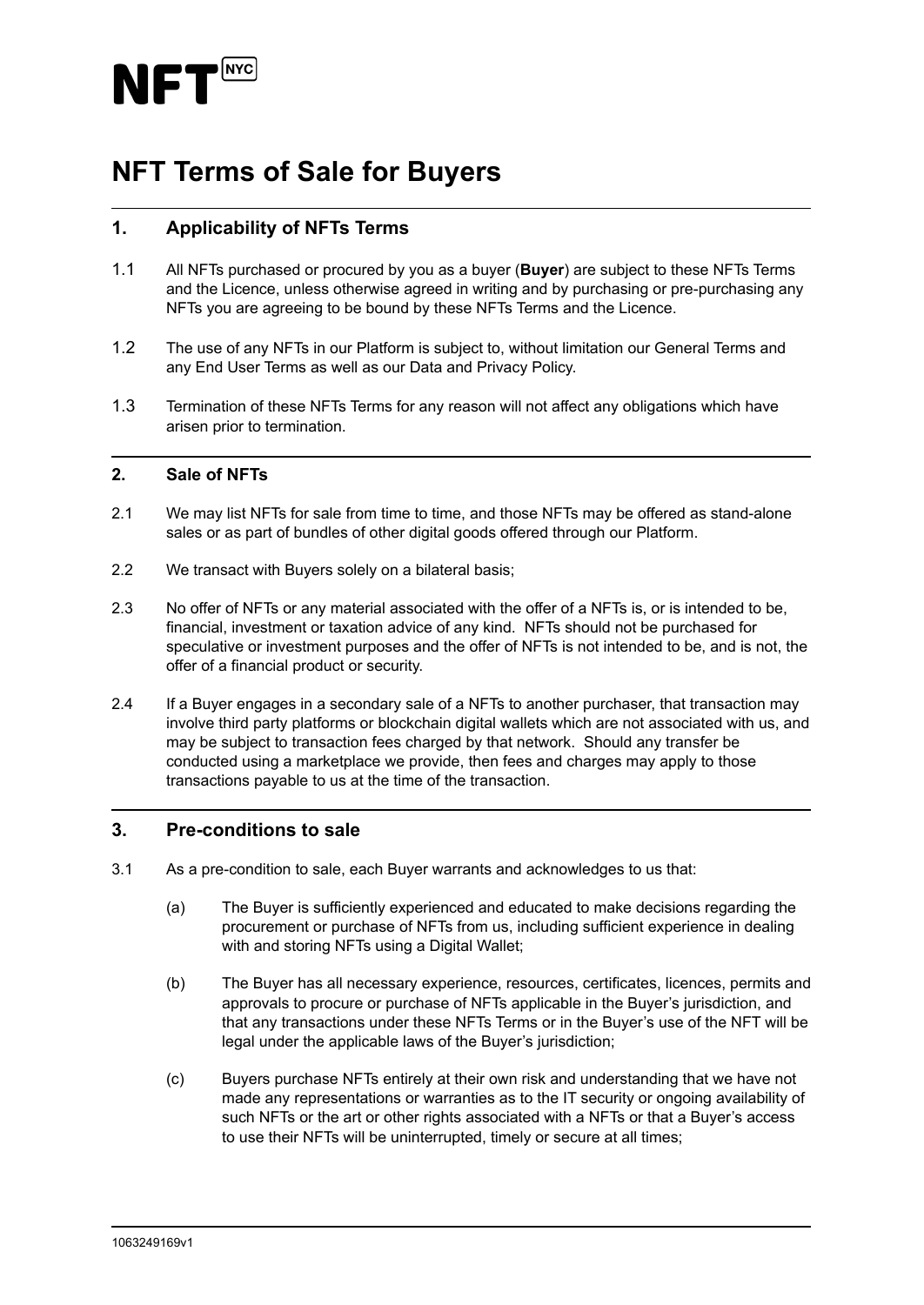- (d) Buyers understand and acknowledge that their ownership of NFTs, if withdrawn to a Digital Wallet, remains contingent upon the Buyer remaining in control of the seed phrases and private key(s) associated with that Digital Wallet and that we will not store any information in connection with a Buyer's Digital Wallet beyond that required for the sale and transfer of the NFTs(s);
- (e) We do not provide and will not provide any fiduciary, advisory, brokerage, exchange or other similar services to a Buyer or any other person;
- (f) We are not a custodian for the purposes of the *Corporations Act*, and transfers of any NFTs are for transaction purposes only;
- (g) We are not responsible for any Loss caused by a Buyer's failure to act in accordance with any applicable terms and conditions attaching to any NFTs sale;
- (h) We do not and cannot guarantee there will be any use for, or any particular price available for any NFT a Buyer purchases;
- (i) We do not represent or guarantee any outcomes, or any financial return from any acquisition of a NFTs, save the ability to own the NFTs and enjoy the art or the subject of the Licence or other rights notified to the Buyer on purchase, conditional upon the Buver's adherence with any terms accompanying those rights:
- (j) We do not guarantee that a trade will be satisfactory or that trades will be a fair exchange of value between the parties to that trade. We reserve the right to determine in our sole discretion, with or without notice to Buyers or trading partners, that any proposed or completed transaction regarding NFTs violates these Terms. Non-tradable items cannot be traded under any circumstances;
- (k) All transactions entered into and conducted under these NFT Terms are deemed to have occurred within the jurisdiction of Australia;
- (l) They are solely responsible for any decision to enter into a transaction to acquire an NFTs, including the evaluation of any and all risks related to any such transaction;
- (m) They have had the opportunity to obtain independent legal advice in relation to the terms and effect of these NFT Terms;
- (n) A significant degree of IT sophistication is required to safely deal in and store NFTs of any kind using a Digital Wallet;
- (o) NFTs are not intended for speculative use, are not sold as or represented to be a financial product of any kind and nothing published is in any way financial or investment advice to a Buyer or any other person, and any NFTs offered for sales are not to be construed, interpreted, classified, or treated as:-
	- (1) any kind of currency other than cryptocurrency or Digital Currency;
	- (2) debentures, stocks, or shares issued by us or any other corporation;
	- (3) rights, options, or derivatives in respect of such debentures, stocks or shares;
	- (4) rights under a contract for differences or under any other contract the purpose or pretended purpose of which is to secure a profit or avoid a loss;
	- (5) units in a collective or managed investment scheme;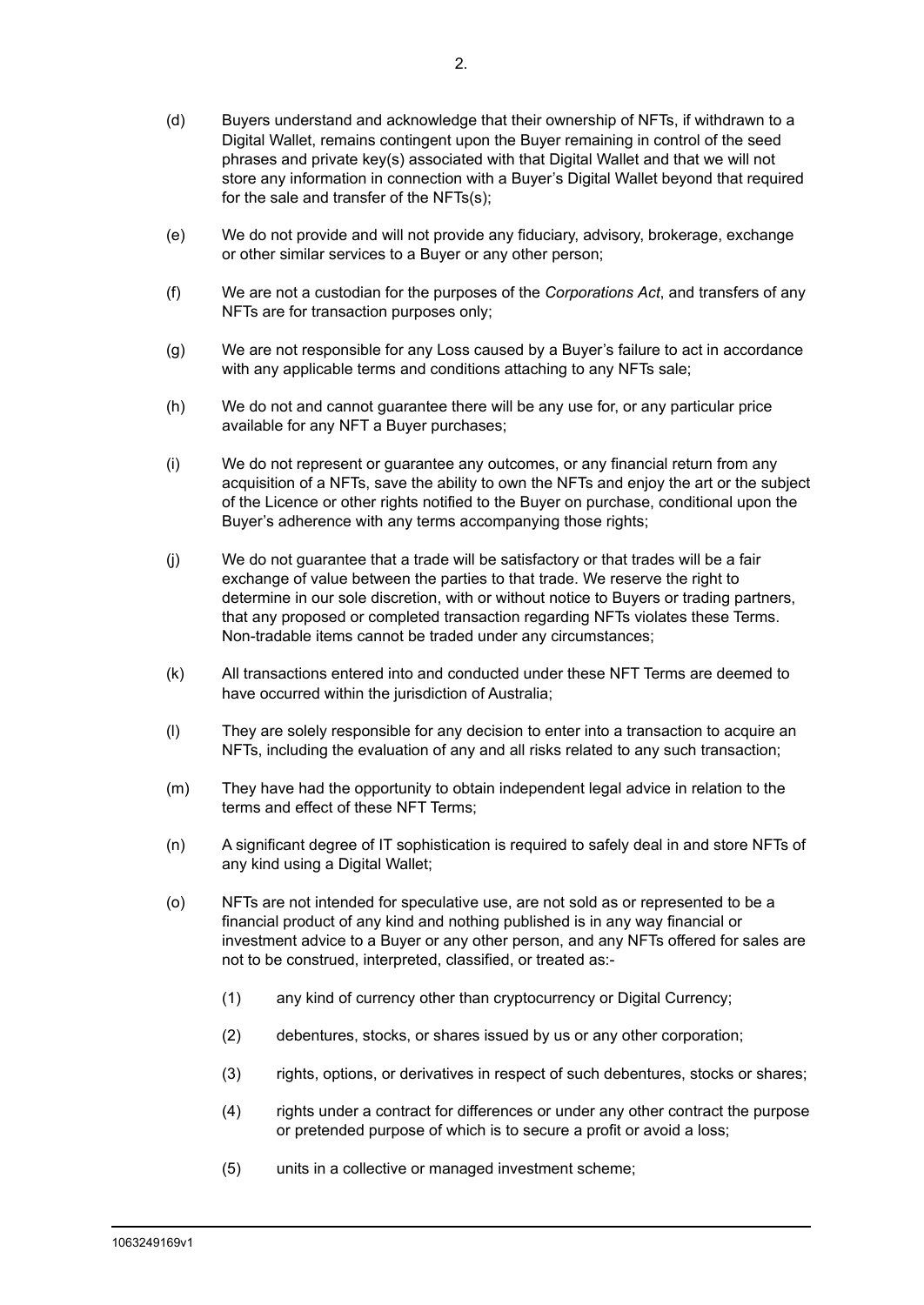- (6) units in a business trust;
- (7) derivatives of units in a business trust; or
- (8) any other security, class of securities, or form of investment (whether regulated or otherwise); and
- (p) NFTs may experience or may have extreme price volatility, including being worthless in the future.
- 3.2 If a Buyer does not pass the required identity verifications, they may have limited functionality with any NFTs purchased and, in such a situation, will have no refund or recourse against us.
- 3.3 If a Buyer purchases NFTs using Digital Currencies, the Buyer agrees, represents, and warrants that those Digital Currencies used for the purpose of purchasing, capturing, collecting, exchanging, or trading NFTs now, or in the future, on the Platform are not the direct or indirect proceeds of any criminal or fraudulent activity. Any violation of the foregoing may, in our sole discretion, result in termination of a Buyer's NFT.Kred account and forfeit of any NFTs associated with that account without any refund or recourse by the Buyer;
- 3.4 Buyers acknowledge that their decision to enter into any trade of NFTs is at their sole discretion and own risk. We only provide the Platform for Users to exchange NFTs, either for fiat currency, Digital Currency, or other NFTs. Any exchange activity, including the transfer of NFTs, or currency, will take place directly between users in a peer to peer transaction.
- 3.5 Buyers must make payment in full in any nominated currency (including Digital Currency if nominated) as a pre-condition to the purchase of any NFTs, including if a sale is made by way of auction.
- 3.6 In the event that any payment of Purchase Price is reversed or becomes in valid, including via a blockchain attack such as a double spending attack or recall or refund request by a payment processor, the Buyer agrees to immediately pay the Purchase Price in full upon demand.
- 1.1 Each Buyer warrants that they will not use the Services to engage in or facilitate any "ramping", "cornering", "front-running", "wash trading", "pump and dump trading", or any other manipulative, fraudulent or deceptive trading actions, including:
	- (a) executing any transaction on a token which involves no material change in the beneficial ownership; or
	- (b) knowingly entering a transaction for the purchase of a token when another transaction of effectively the same size and price for the token has been, or will be, entered by, or for, the same or different users; or
	- (c) facilitating, assisting or knowingly transacting with any syndicate or joint account created or used for unfairly or deceptively influencing market prices.

## **4. Auctions**

- 4.1 If an NFT is sold by Auction, the Platform will
	- (a) Permit pre-registration for an auction;
	- (b) Show the time remaining and highest bid until the end of each Auction;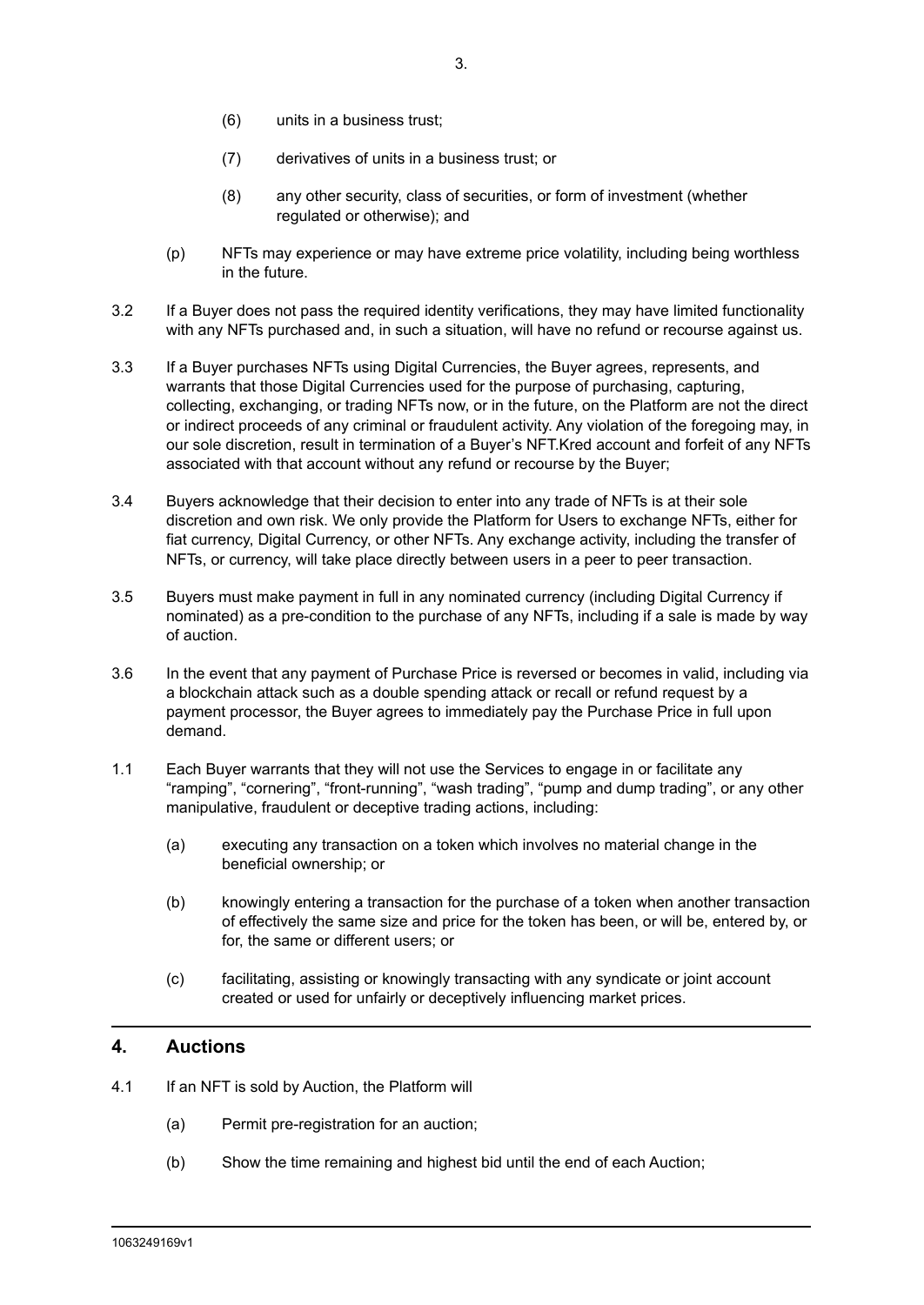- (c) The reserve price will usually be shown for an Auction;
- (d) Show the highest Valid Bid placed at the time of the Auction ends will be the successful bid for that auction.
- (e) If an Auction involves the issue of more than one NFTs, then a successful bid may be allocated a NFTs in order of the highest bids; and
- (f) Rules may be included for Auctions including to extend the duration of the auction if bids are received close to the ending time for the auction.
- 4.2 For the purposes of Auctions, a Valid Bid must meet the following criteria, and if it does not, it may be rejected, including retrospectively, by us in our sole discretion:
	- (a) A bid must be a genuine and irrevocable bid to purchase the NFTs offered for sale;
	- (b) A bid must be received by the Platform during the Auction period. If for any reason the bid is not received before the closing of an Auction for any reason, the bid is invalid. A bid will not be valid unless we have issued a confirmation email or other message of the receipt of the bid;
	- (c) The bid must not be a "dummy" bid or a fake bid or be intended to cause the Auction process to behave or function other than as expected, being an Auction process receiving bona fide bids for NFTs;
	- (d) A bid must include a price in the currency denominated for the Auction; and
	- (e) The bidder's account must be in good order, not liable to suspension or cancellation and, if required, the bidder must have provided KYC information; and
- 4.3 We reserve the right in our sole discretion to reject any Valid Bids in the event the Buyer who placed the bid becomes prohibited from participating in the Auction or we believe, in our sole discretion, the Buyer has breached these terms.
- 4.4 If any time after acceptance of these terms and prior to the delivery of any NFTs the subject of an auction, we discover any attempt to double spend payment, reverse or request a refund of payment made in an Auction, then we are not required to deliver any Kref NFT to the Buyer.
- 4.5 Each Buyer wishing to participate in an Auction must inform and stay informed of the occurrence of any Auction and the details of any Auction announcements, including any changes or amendments to the details of an Auction. If a Buyer does not keep themselves informed of such changes we shall not be liable for any Claim or Loss concerning that failure.
- 4.6 Buyers hereby waive all rights, claims and/or courses of action (present or future) under law (including any tortious claims) or contract against us in connection with or arising from a Buyer's transfer of any payment an Auction and shall further hold us harmless from and against any and all losses, damages, taxes, liabilities and expenses that may be incurred by a Buyer in connection with or arising from such transactions.
- 4.7 All Buyers release us from any Claim for Loss of any kind in connection with any malfunction or failure of an auction mechanism to operate as expected in connection with a sale of NFTs.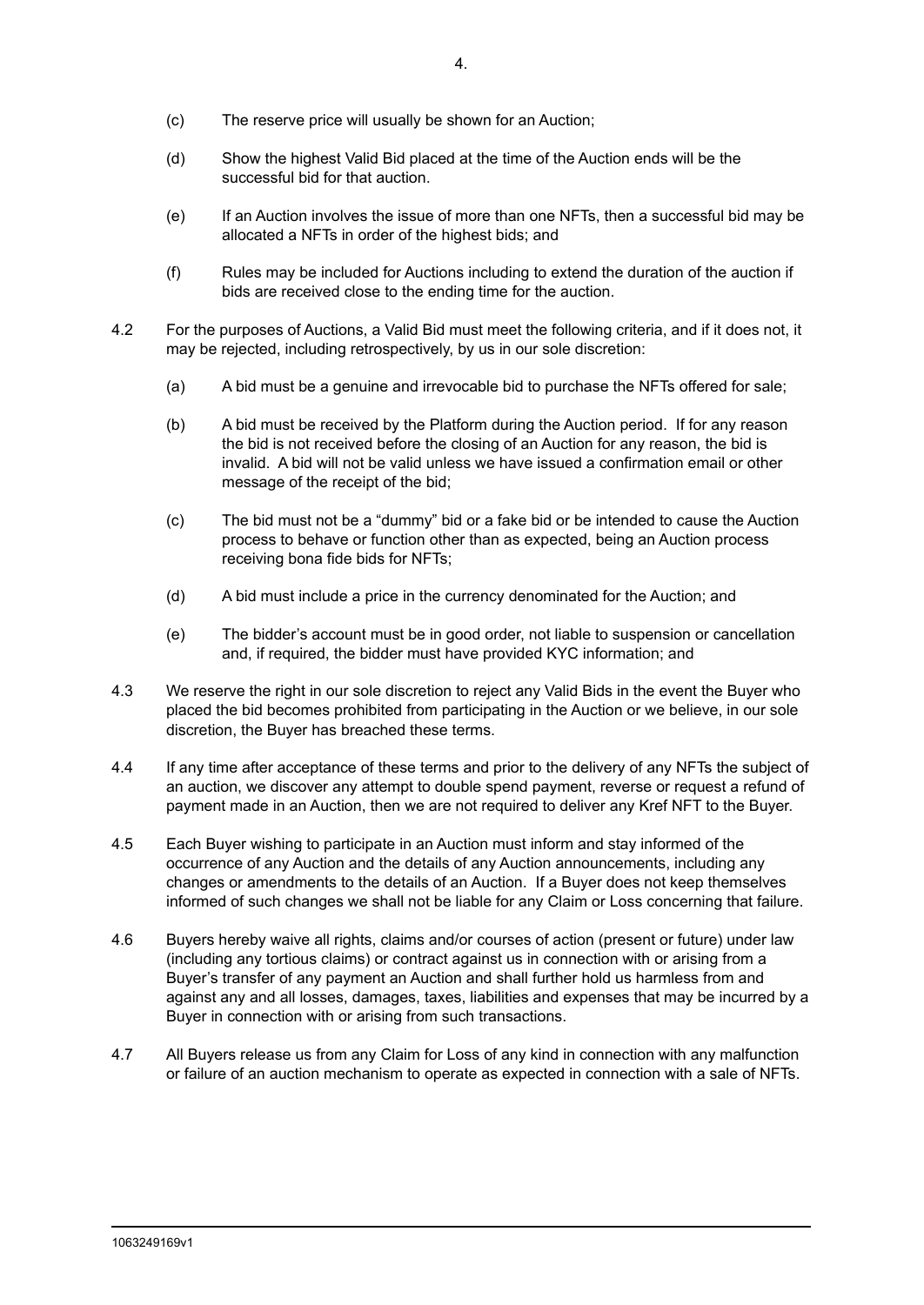# **5. Risk and Title**

5.1 Risk and title in any NFTs purchased transfers to the Buyer upon purchase of a NFTs and the Buyer is responsible for ensuring any Digital Wallet that a NFTs is transferred to is accurately linked for the withdrawal. If a Buyer withdraws to a mistakenly entered Digital Wallet address or loses the private key and seed phrase associated with that Digital Waller, then the Buyer will likely permanently lose access to the NFTs (and any other NFTs) associated with that Digital Wallet.

# **6. Refund**

- 6.1 Unless required by law or the subject of express special conditions shown at the point of sale, orders placed for NFTs are non-refundable, cannot be cancelled for change of mind, require payment in full of the Purchase Price at the time of purchase and may require that a Buyer connect or provide a Digital Wallet for delivery of the NFTs at the time of sale.
- 6.2 Where the Purchase Price has been paid in a Digital Currency and a Buyer is entitled to a refund for any reason, the Buyer agrees the refund is to be made in the same form of Digital Currency used in the initial transaction, or at our option in US or Australian dollars equivalent to the value of the Digital Currency used in the initial transaction on the date the Purchase Price was paid, whether or not that is a greater or lesser sum at the time the refund is due.
- 6.3 Certain legislation, including if a Buyer is in Australia, the Australian Consumer Law (**ACL**) contained in the *Competition and Consumer Act 2010* (Cth) and similar consumer protection laws and regulations, may provide Buyers with rights, warranties, guarantees and remedies relating to the purchase of NFTs which cannot be excluded, restricted or modified in these NFT Terms (**Statutory Rights**) and nothing in these NFT Terms does, or is intended to, exclude any Statutory Rights to which Buyer are entitled.

# **7. Intellectual property and control**

- 7.1 Unless otherwise stated in an express license linked to in an NFT offered for sale, when a Buyer purchases an NFT:
	- (a) Subject to the below, the Buyer owns the NFT completely and has the right to trade, sell or give away the NFT; and
	- (b) The Buyer enjoys, unless otherwise nominated by us, a worldwide, exclusive licence to use and display and enjoy the art associated with the NFT in combination with the NFT:
		- (1) for personal, non-commercial purposes only; and
		- (2) to display the NFT and associated art on an NFT marketplace in connection with the offer for sale of the NFT

#### (**Licence**)

- (c) The Licence only remains in force for the Buyer while the Buyer controls the NFT and control of the Digital Wallet in which the NFT is located is deemed to constitute such control;
- (d) The Buyer does not, by virtue of owning an NFT, obtain any ownership over the copyright in any art associated with the NFT and no copyright transfers from the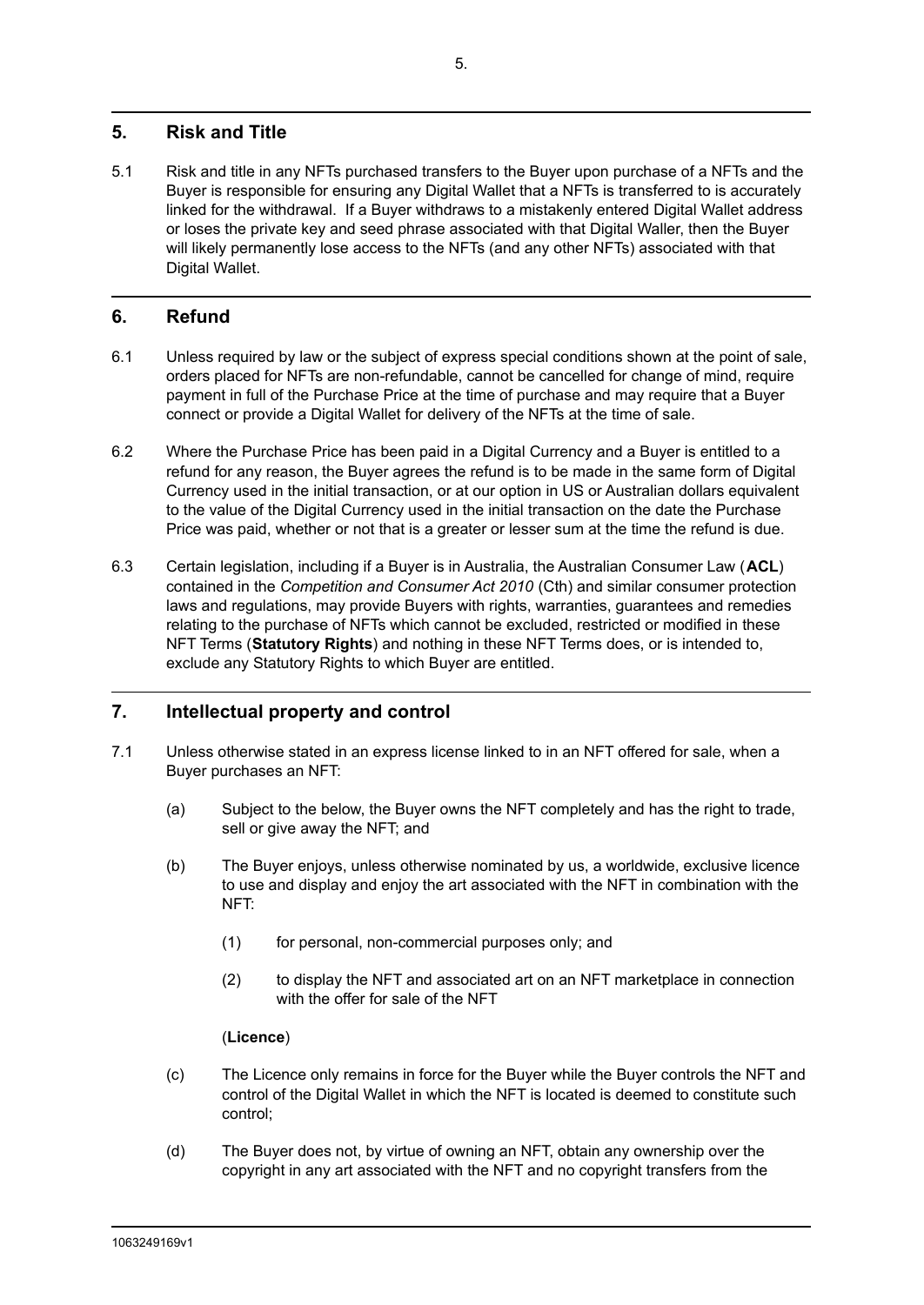Creator of the art associated with an NFT upon transfer of the NFT unless otherwise stated in a licence linked to in the NFT; and

- (e) The Buyer acknowledges that upon sale of the NFT:
	- (1) The Licence immediately transfers to the new Buyer and any benefits under the Licence in favour of the former Buyer terminate;
	- (2) The former Buyer may not utilise any of the art associated with the NFTs in any way from the time of sale onwards; and
	- (3) A royalty payment may be programmatically deducted from any secondary sale transaction and remitted automatically to a nominated Creator of the NFTs.
- 7.2 We will have no unilateral ability to intervene in, freeze, seize, redeem or otherwise modify the ownership of any NFT unless otherwise stated at the time of sale.
- 7.3 We warrant that we hold the right or licence to sell the NFTs which are offered for sale. While we will take steps to remove NFTs for sale where we are notified of intellectual property infringement, we accept no liability for any Claim or Loss in connection with an NFT being sold which contains infringing material or which is unauthorised.
- **1.1** We hereby grant Buyers, for the duration of their use of the Platform strictly in accordance with these Terms, a limited licence (**Patent Licence**) to use our intellectual property, including as set out in US Patent No. US 2020/0242105 A1 (**Patent**) for the purposes of the use of the Platform and for the issue of NFTs.
- 1.2 Upon termination of these Terms for any reason the Patent Licence automatically ceases and the Buyer must not use any of our intellectual property (including as disclosed in the Patent) for any purpose whatsoever. As a condition of the grant of the Patent Licence, the Buyer agrees to indemnify us for any costs or claims brought against us in connection with their use of any of the intellectual property used under the Patent Licence, including reasonable attorney's fees**.**

## **8. Payment terms**

- 8.1 All fees for the sale of NFTs will be disclosed to a Buyer before they are charged. Transaction fees and additional fees may also apply depending on the method of payment used.
- 8.2 Our fees will appear on an invoice that we provide via the Platform unless otherwise indicated.
- 8.3 All fees are exclusive of applicable federal, state, local or other taxes (**Taxes**). Buyers are responsible for all applicable Taxes, and we may charge Taxes in addition to the applicable fees when we are required to do so. If a Buyer is exempt from Taxes, they must provide us with a valid tax exemption certificate and we reserve the right to determine whether the certificate is valid. Tax exemption will only apply from and after the date we receive such certificate.
- 8.4 If a Buyer contacts their bank or credit card company or any payment provider to seek to decline, chargeback or otherwise reverse the charge of any Purchase Price payable for a NFTs (**Chargeback**):
	- (a) we may automatically terminate any and all account access for that Buyer; and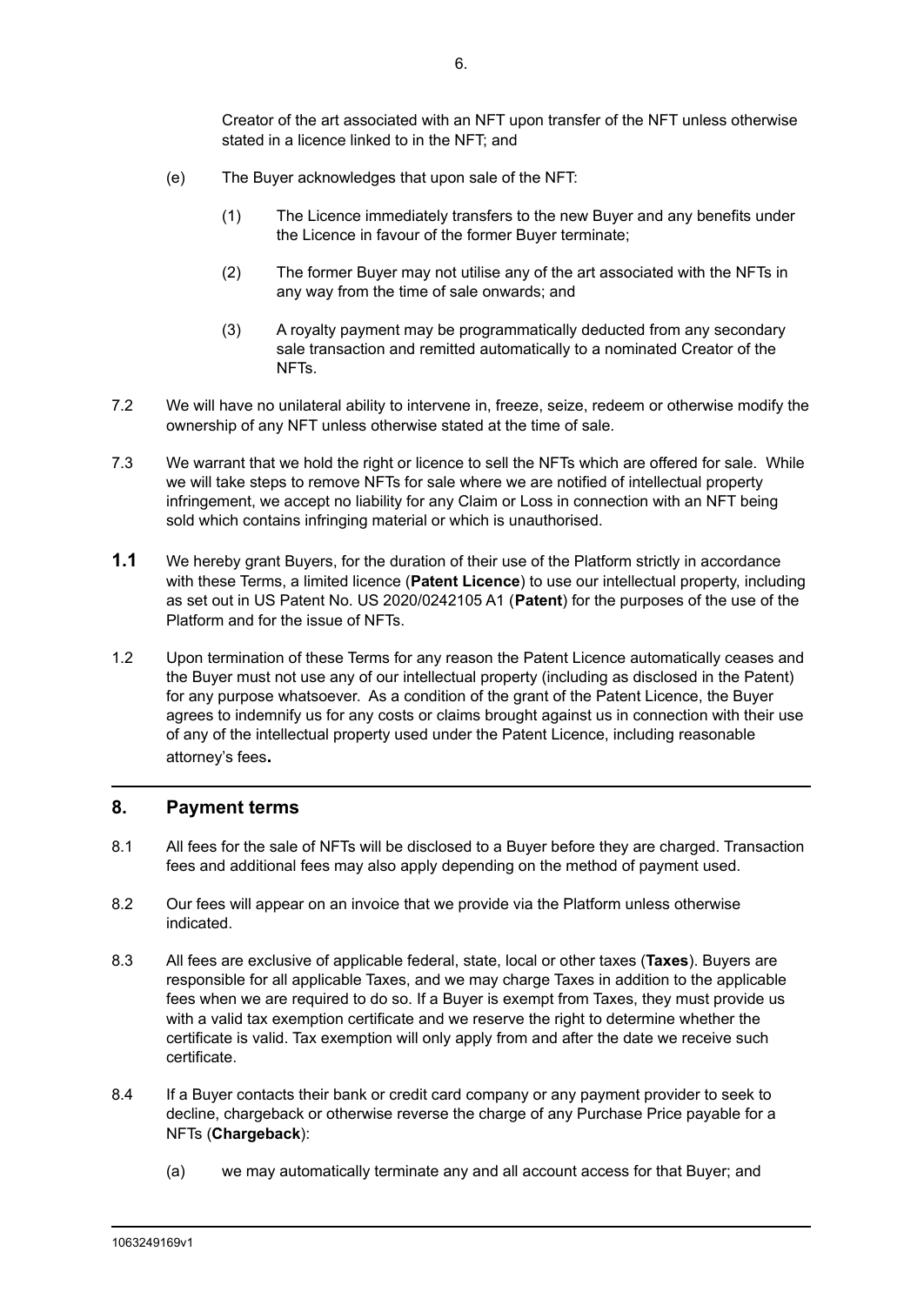- (b) the Buyer must return any NFTs the subject of the disputed payment to us; and
- (c) the Buyer must indemnify us for any loss in value of the NFTs from the time of sale to the time of return.
- 8.5 Any questions about payments can be sent to our customer care team. Each Buyer agrees to contact us concerning any disputes before filing a Chargeback. We reserve the right to dispute any Chargeback with a payment provider, bank or other financial institution.
- 8.6 Payments may be processed by Payment Processors in accordance with their terms of service and privacy policy. By making a payment through the Payment Processor, the Buyer acknowledges that we do not control and are not liable for the security or performance of the Payment Processor.
- 8.7 Third-party services purchased through the sale of NFTs are subject to the terms and conditions of such third-party service providers, which may have their own refund policies different from ours. The purchase terms and conditions for such third-party services will be displayed during the purchase process, such as through a link to the purchase terms and conditions. The Buyers agree to verify their ability to purchase, cancel or obtain a refund for a third-party services and, we will not refund purchases of third-party services.

## **9. Volatility of Digital Currencies**

9.1 Buyers acknowledge and agree that Digital Currencies may experience extreme price volatility, including being worthless in the future, and Buyers are solely responsible for all risks related to such price fluctuations in an NFT they purchase.

### **10. Taxation**

Buyers are solely responsible for any taxation which arises as a result in dealing in NFTs, including capital gains or income tax. No Buyer shall have a Claim for any Loss against us in respect of any taxation amounts how so ever arising.

#### **11. Definitions**

In these NFT Terms,

**Affiliate** means a third party with whom we have entered into an agreement to assist our provision of the Website, and to or from which you hereby instruct us to obtain or send data, including payment instructions;

**Claim** means a claim, notice, demand, action, proceeding, litigation, investigation, however arising whether present, unascertained, immediate, future or contingent, whether based in contract, tort or statute and whether involving a third party or a party to these Art Collection Terms and where and to the extent the context permits, includes all associated Loss;

**Digital Currency** and **Digital Currencies** means a cryptographically secured virtual currency or virtual asset which we identify as an acceptable means of payment or transacting with us;

**Loss** includes any loss, damage, cost, charge, liability or expense (including legal costs and expenses);